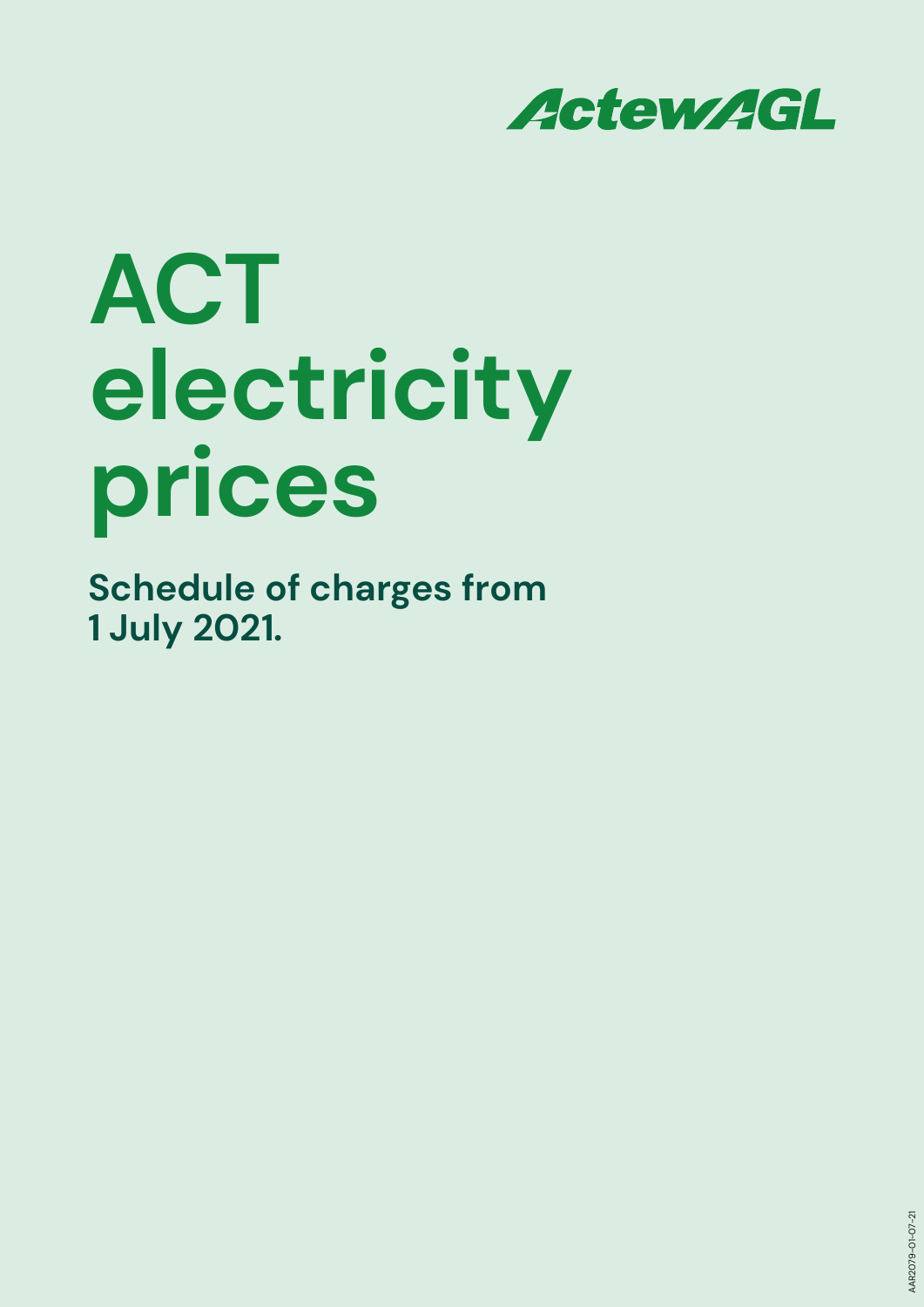# **ACT electricity prices**

## **Schedule of charges from 1 July 2021.**

#### **Prices explained**

Depending on your electricity plan, on your bill you will see a combination of the following charges as applicable.

| Supply charge | A fixed price per day.                                                                                                                                                |
|---------------|-----------------------------------------------------------------------------------------------------------------------------------------------------------------------|
| Usage charge  | A price per unit of usage (measured in kilowatt hours (kWh)) for the amount of electricity you use at<br>your premises.                                               |
| Demand charge | A charge for the maximum demand placed on the electricity network at your premises during the<br>defined time period and measured in kW or kVA depending on the plan. |

#### **ACT RESIDENTIAL PRICES**

| Plan                                                                                                                          | Unit            | <b>GST</b><br>exclusive | <b>GST</b><br>inclusive | <b>Additional information</b><br>All times are Australian Eastern Standard Time |
|-------------------------------------------------------------------------------------------------------------------------------|-----------------|-------------------------|-------------------------|---------------------------------------------------------------------------------|
| Home                                                                                                                          |                 |                         |                         |                                                                                 |
| Supply charge                                                                                                                 | ¢ per day       | 93.7500                 | 103.1250                |                                                                                 |
| All usage                                                                                                                     | c/kWh           | 25.5379                 | 28.0917                 | All day every day.                                                              |
| Home Time-of-use                                                                                                              |                 |                         |                         |                                                                                 |
| Supply charge                                                                                                                 | ¢ per day       | 93.7500                 | 103.1250                |                                                                                 |
| Peak usage                                                                                                                    | c/kWh           | 34.0300                 | 37.4330                 | 7am-9am and 5pm-8pm daily.                                                      |
| Shoulder usage                                                                                                                | c/kWh           | 23.6200                 | 25.9820                 | 9am-5pm and 8pm-10pm daily.                                                     |
| Off-peak usage                                                                                                                | c/kWh           | 19.9500                 | 21.9450                 | All other times.                                                                |
| <b>Home Demand</b>                                                                                                            |                 |                         |                         |                                                                                 |
| Supply charge                                                                                                                 | ¢ per day       | 93.7500                 | 103.1250                |                                                                                 |
| Maximum half hourly demand<br>during the peak time period in<br>each calendar month (or part<br>thereof) in a billing period. | c/kW<br>per day | 20.0000                 | 22.0000                 | 5pm-8pm daily.                                                                  |
| All usage                                                                                                                     | c/kWh           | 19.5222                 | 21.4744                 | All day every day.                                                              |
| <b>Home Saver</b>                                                                                                             |                 |                         |                         |                                                                                 |
| Supply charge                                                                                                                 | ¢ per day       | 118.0000                | 129.8000                |                                                                                 |
| Usage for the first 60 kWh per day                                                                                            | c/kWh           | 24.0869                 | 26.4956                 | All day every day.                                                              |
| For usage thereafter                                                                                                          | c/kWh           | 24.5000                 | 26.9500                 | All day every day.                                                              |
| Home Saver +                                                                                                                  |                 |                         |                         |                                                                                 |
| Supply charge                                                                                                                 | ¢ per day       | 162.0000                | 178.2000                |                                                                                 |
| Usage for the first 165 kWh per day                                                                                           | ¢/kWh           | 21.4541                 | 23.5995                 | All day every day.                                                              |
| For usage thereafter                                                                                                          | c/kWh           | 24.5000                 | 26.9500                 | All day every day.                                                              |

Residential customers on direct debit (from a bank account) on a Standard Contract receive a 5c per day GST exclusive discount on their supply charge.

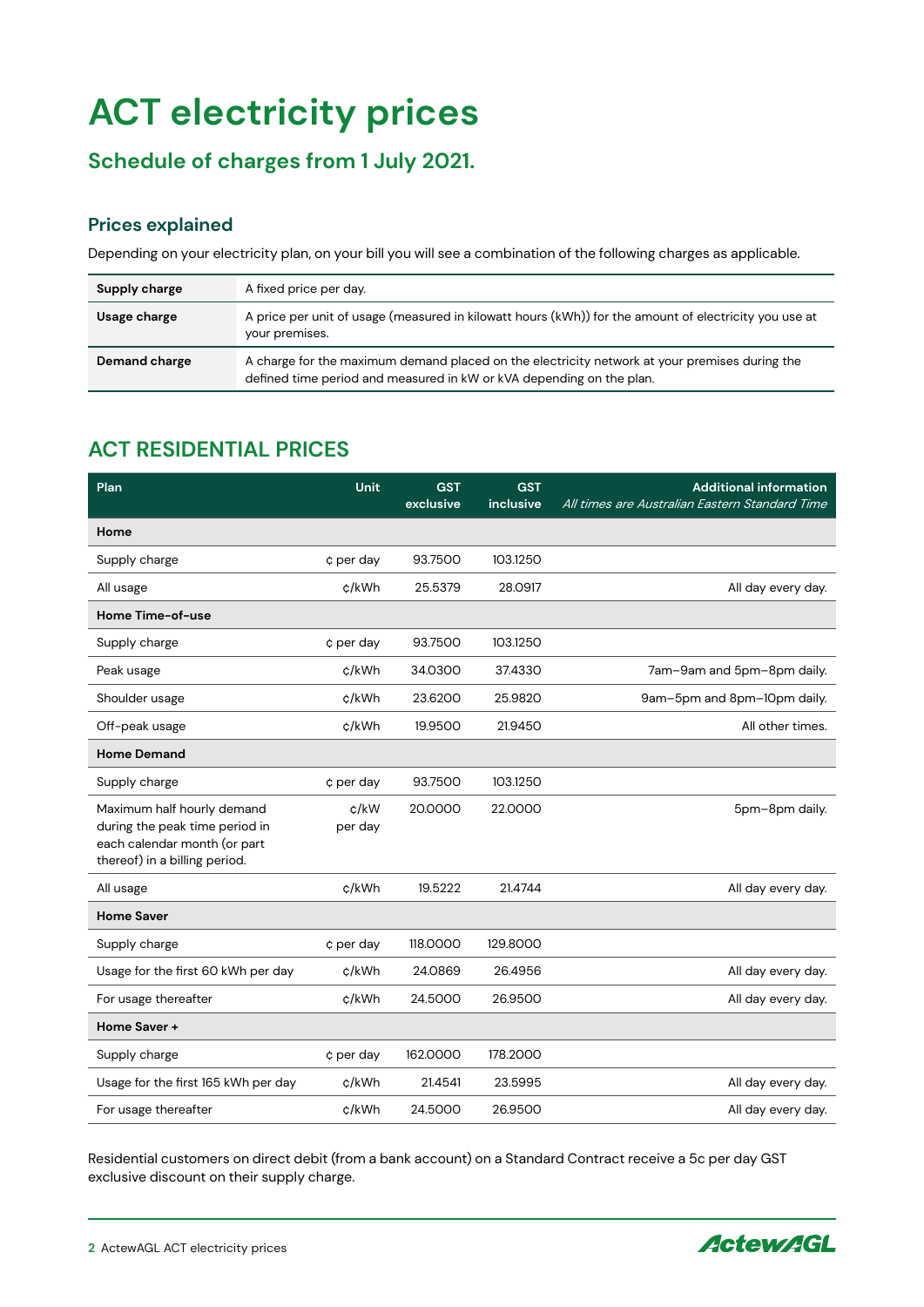### **ACT BUSINESS PRICES**

| Plan                                                                                                                       | Unit            | <b>GST</b><br>exclusive | <b>GST</b><br>inclusive | <b>Additional information</b><br>All times are Australian Eastern Standard Time |
|----------------------------------------------------------------------------------------------------------------------------|-----------------|-------------------------|-------------------------|---------------------------------------------------------------------------------|
| <b>Business</b>                                                                                                            |                 |                         |                         |                                                                                 |
| Supply charge                                                                                                              | ¢/day           | 138.5000                | 152.3500                |                                                                                 |
| Usage for first 330 kWh per day                                                                                            | c/kWh           | 31.6537                 | 34.8191                 | All day every day.                                                              |
| For usage thereafter                                                                                                       | c/kWh           | 32.0000                 | 35.2000                 | All day every day.                                                              |
| <b>Business Incentive (Business Time-of-use)</b>                                                                           |                 |                         |                         |                                                                                 |
| Supply charge                                                                                                              | ¢/day           | 138.5000                | 152.3500                |                                                                                 |
| <b>Business usage</b>                                                                                                      | c/kWh           | 37.6800                 | 41.4480                 | 7am-5pm on weekdays.                                                            |
| Evening usage                                                                                                              | c/kWh           | 29.1820                 | 32.1002                 | 5pm-10pm on weekdays.                                                           |
| Off-peak usage                                                                                                             | c/kWh           | 20.7020                 | 22.7722                 | All other times.                                                                |
| <b>Business Demand</b>                                                                                                     |                 |                         |                         |                                                                                 |
| Supply charge                                                                                                              | ¢ per day       | 138.5000                | 152.3500                |                                                                                 |
| Maximum half hourly demand during the<br>peak time period in each calendar month<br>(or part thereof) in a billing period. | ¢/kW per<br>day | 49.9820                 | 54.9802                 | 7am-5pm on weekdays.                                                            |
| All usage                                                                                                                  | c/kWh           | 22.6400                 | 24.9040                 | All day every day.                                                              |
| Low Voltage Time-of-use Demand                                                                                             |                 |                         |                         |                                                                                 |
| Supply charge                                                                                                              | ¢/day           | 375.0000                | 412.5000                | Per connection point.                                                           |
| Maximum half hourly demand during the<br>peak time period in each calendar month<br>(or part thereof) in a billing period. | ¢/kVA/<br>day   | 49.2770                 | 54.2047                 |                                                                                 |
| <b>Business usage</b>                                                                                                      | c/kWh           | 25.2800                 | 27.8080                 | 7am-5pm on weekdays.                                                            |
| Evening usage                                                                                                              | c/kWh           | 19.6400                 | 21.6040                 | 5pm-10pm on weekdays.                                                           |
| Off-peak usage                                                                                                             | c/kWh           | 16.6500                 | 18.3150                 | All other times.                                                                |
| <b>Community Services Discount (obsolete)</b>                                                                              |                 |                         |                         |                                                                                 |
| Supply charge<br>The community services discount<br>on the Business usage rates is 3%                                      | ¢/day           | 138.5000                | 152.3500                |                                                                                 |
| Streetlighting                                                                                                             |                 |                         |                         |                                                                                 |
| Supply charge                                                                                                              | ¢/day           | 138.5000                | 152.3500                |                                                                                 |
| All usage                                                                                                                  | ¢/kWh           | 25.5000                 | 28.0500                 | All day every day.                                                              |
| <b>Small Unmetered Loads</b>                                                                                               |                 |                         |                         |                                                                                 |
| Supply charge                                                                                                              | ¢/day           | 108.0000                | 118.8000                |                                                                                 |
| All usage                                                                                                                  | ¢/kWh           | 30.5443                 | 33.5988                 | All day every day.                                                              |

Business customers on direct debit (from a bank account) on a Standard Contract receive a 5c per day GST exclusive discount on their supply charge.

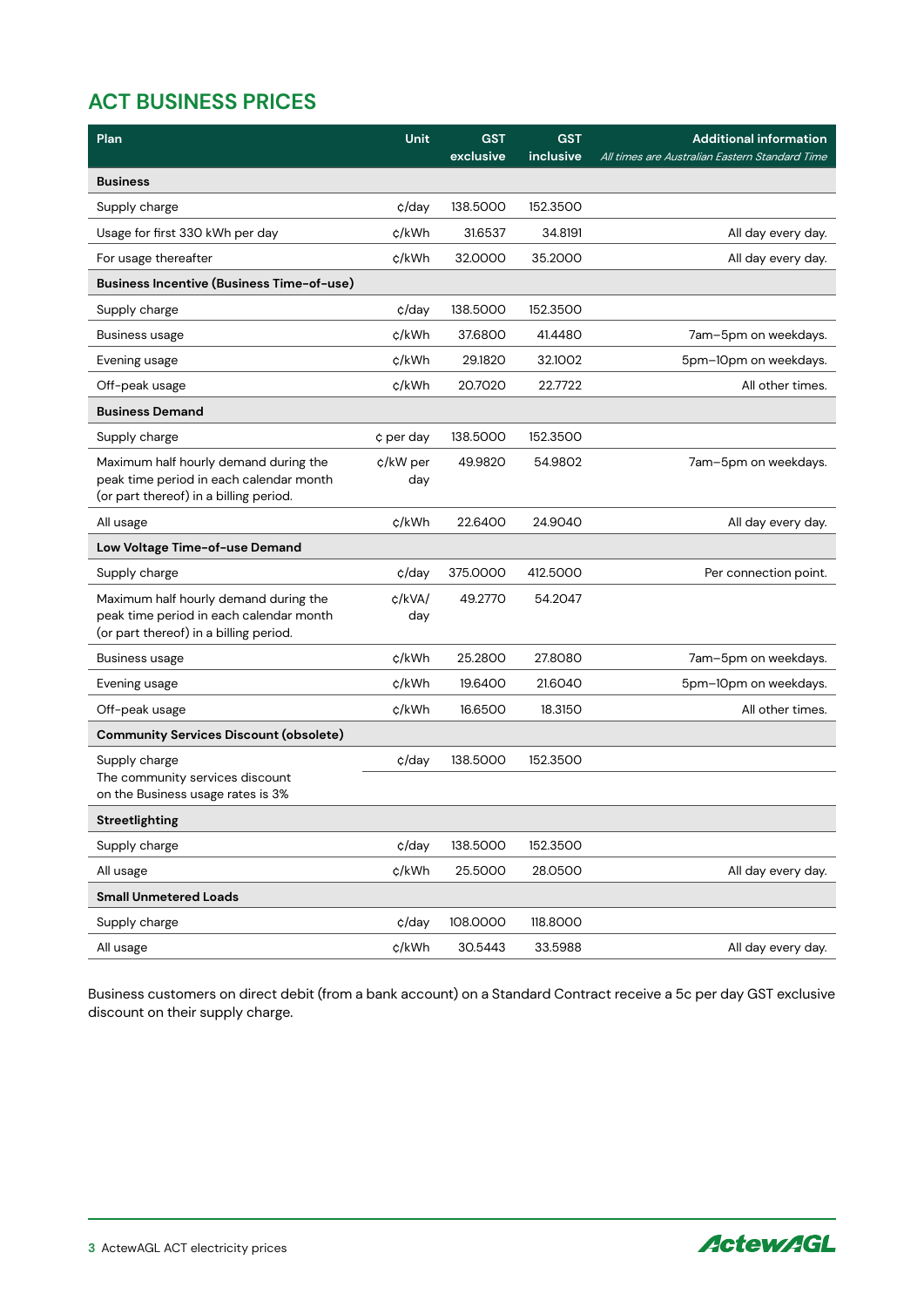#### **ACT CONTROLLED LOAD PRICES**

The following section applies to customers on either Residential or Business plans who have eligible controlled load appliances.

| Plan                                 | <b>Unit</b> | <b>GST</b><br>exclusive | <b>GST</b><br>inclusive | <b>Additional information</b><br>All times are Australian Eastern Standard Time       |
|--------------------------------------|-------------|-------------------------|-------------------------|---------------------------------------------------------------------------------------|
| <b>Controlled Load Night</b>         |             |                         |                         | For a minimum of six hours and a maximum of eight                                     |
| All usage                            | c/kWh       | 15,5000                 | 17.0500                 | hours within any one day, between 10pm-7am.                                           |
| <b>Controlled Load Day and Night</b> |             |                         |                         | For a total of 13 hours in any one day. The 13 hours                                  |
| All usage                            | c/kWh       | 17.5400                 | 19.2940                 | shall be comprised of eight hours between<br>10pm-7am and five hours between 9am-5pm. |

The actual settings on the time switch will be nominated by the ACT electricity distributor, Evoenergy.

#### **Controlled Load plan eligibility**

Controlled load pricing is only available to customers who have a separate controlled load element at their premises, which is installed to the satisfaction of the distributor (Evoenergy).

Controlled Load plans have additional eligibility criteria. These are outlined in the following table:

| Plan                   | Additional eligibility criteria                                                                                                                                                                                                                                                                         |  |  |  |  |
|------------------------|---------------------------------------------------------------------------------------------------------------------------------------------------------------------------------------------------------------------------------------------------------------------------------------------------------|--|--|--|--|
| Controlled             | Is applicable to:                                                                                                                                                                                                                                                                                       |  |  |  |  |
| <b>Load Night</b>      | compressing natural gas for CNG vehicles, water heating storage units where electricity is<br>used to supplement other forms of energy (for example, solar hot<br>water systems)                                                                                                                        |  |  |  |  |
|                        | permanent heat (or cold) storage installations of a design and rating acceptable to<br>$\bullet$<br>ActewAGL, which absorb their major energy during restricted times, but which may be<br>boosted at the principal charge at other times.                                                              |  |  |  |  |
|                        | Recharging electric vehicles<br>$\bullet$                                                                                                                                                                                                                                                               |  |  |  |  |
| <b>Controlled Load</b> | Is applicable to:                                                                                                                                                                                                                                                                                       |  |  |  |  |
| Day and Night          | water heating storage units for which a test certificate has been issued indicating<br>٠<br>compliance with Australian Standard 1056 and having lower or upper and lower elements,<br>but with any upper element connected to the principal charge. Rated delivery shall be not<br>less than 160 litres |  |  |  |  |
|                        | water heating storage units where electricity is used to supplement other forms<br>۰<br>of energy (for example, solar hot water)                                                                                                                                                                        |  |  |  |  |
|                        | storage space heating or cooling including under-floor, concrete-slab heating systems<br>٠                                                                                                                                                                                                              |  |  |  |  |
|                        | swimming or spa pool heating, and associated auxiliaries, but not to spa baths.<br>٠                                                                                                                                                                                                                    |  |  |  |  |

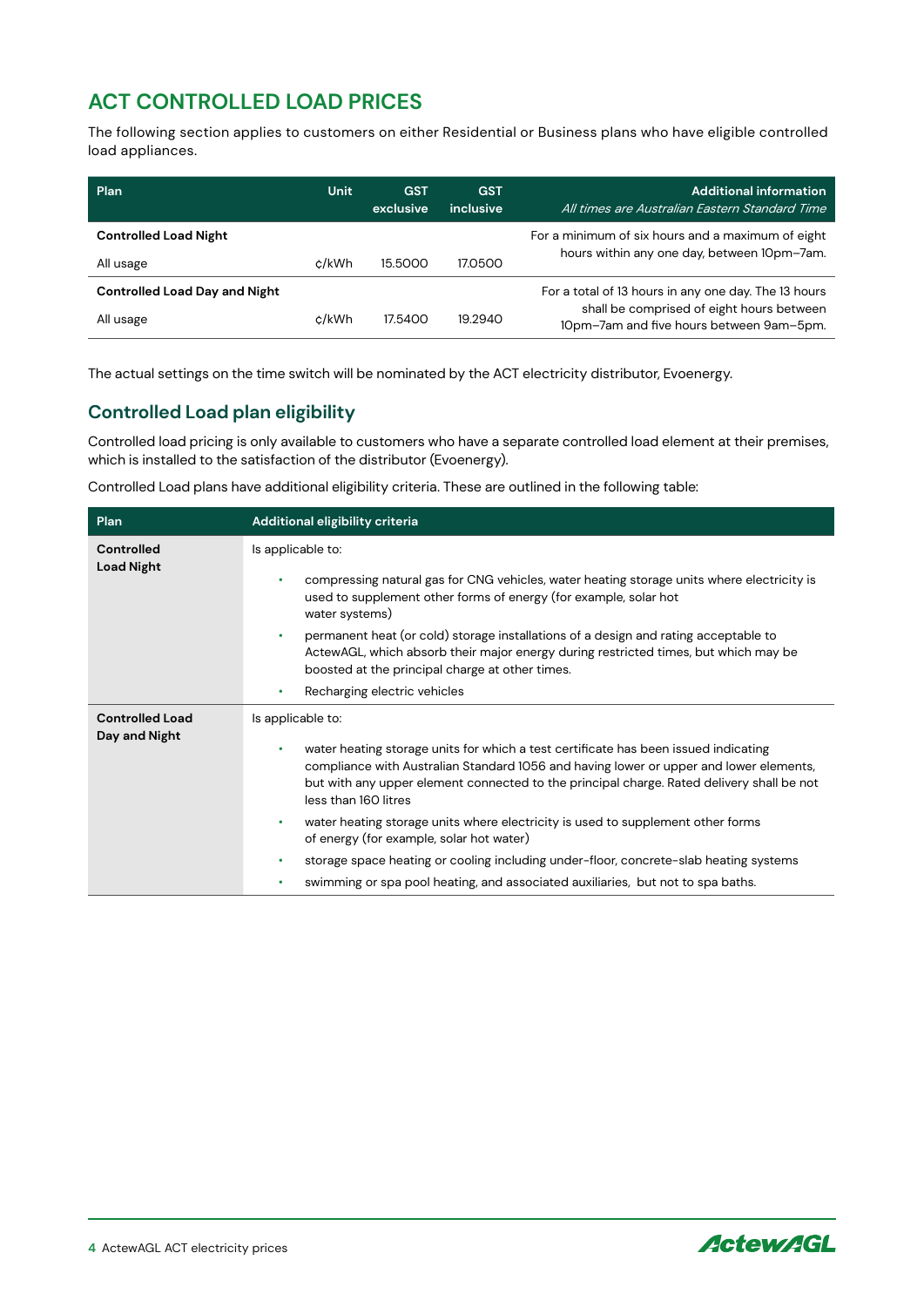#### **Residential plan eligibility**

Residential plans are only applicable to installations at private dwellings, excluding serviced apartments, but including:

- living quarters for members and staff of religious orders
- living quarters on farms
- charitable homes
- retirement villages
- residential sections of nursing homes and hospitals
- residential sections of boarding schools and educational institutions
- churches, buildings or premises which are used principally for public worship
- approved caravan sites.

Serviced apartments are premises which from time-to-time are available for hire for accommodation for periods which may be less than one month and where service available to the apartments includes provision and laundering of bed linen.

In respect of multiple dwellings of three or more dwelling units, residential charges will only be applicable where each dwelling unit is given a separately metered supply and the account is in the name of the occupant.

When a portion of a premise is used principally for domestic purposes, loads not exceeding five kilowatts, which are used for other than domestic purposes may be supplied at residential rates.

In addition, certain residential plans have additional eligibility criteria. These are outlined in the following table**:**

| Plan                       | Additional eligibility criteria                                                                                                                                                                                                                                                                                                                                                                                                                                                |
|----------------------------|--------------------------------------------------------------------------------------------------------------------------------------------------------------------------------------------------------------------------------------------------------------------------------------------------------------------------------------------------------------------------------------------------------------------------------------------------------------------------------|
| <b>Home Demand</b>         | This is an opt-in plan. Must have a smart meter installed.                                                                                                                                                                                                                                                                                                                                                                                                                     |
| <b>Home and Home Saver</b> | Not available to premises connected to the ACT electricity network on or after 1 January 2018. If<br>a smart meter is installed as a result of a faulty meter or meter family failure, you can stay on the<br>Home plan or Home Saver plan for 12 months following installation of the smart meter. At the end<br>of the 12-month period you will be moved to the Home Time-of-use plan, or you can opt out to<br>the Home Demand plan.                                        |
| Home Saver +               | Not available to premises connected to the ACT electricity network on or after 1 January 2018.<br>Must have a reverse cycle air conditioner installed. If a smart meter is installed as a result of<br>a faulty meter or meter family failure, you can stay on the Home Saver + plan for 12 months<br>following installation of a smart meter. At the end of the 12 month period you will be moved to<br>the Home Time-of-use plan or you can opt-out to the Home Demand plan. |
| Home Time-of-use           | Must have a meter capable to be read as a time-of-use meter. This can either be a Type 5<br>interval meter or a Type 4 smart meter. New residential premises and premises opting in to<br>receive a smart meter default to this plan. Existing premises default to this plan 12 months after<br>installation of a Type 4 smart meter.                                                                                                                                          |



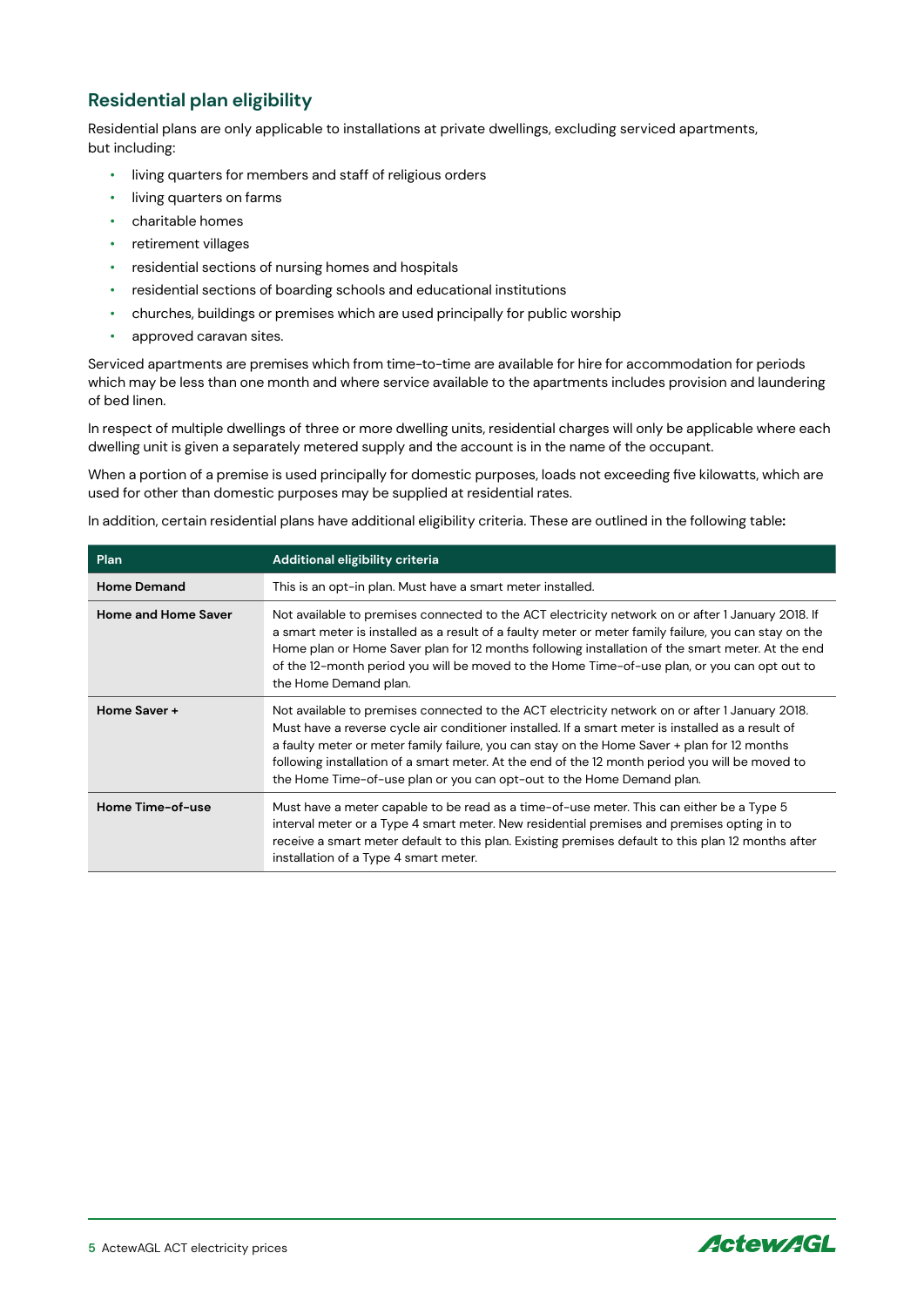#### **Business plan eligibility**

Business plans are only available to installations not taking supply at any other defined charge (except controlled load larges) and shall include**:**

- installations on farms which are not living quarters and have loads exceeding five kilowatts (as defined above)
- nursing homes and hospitals, excluding residential sections
- boarding schools and educational institutions, excluding residential sections
- motels, hotels, serviced apartments and any form of accommodation used to house temporary residents for periods of less than one month at caravan parks or other temporary accommodation sites
- shops, offices, warehouses, factories, professional rooms
- social or sporting club facilities not used for domestic accommodation.

In addition, certain Business plans have additional eligibility criteria. These are outlined in the following table:

| Plan                                                                     | Additional eligibility criteria                                                                                                                                                                                                                                                                                                                            |
|--------------------------------------------------------------------------|------------------------------------------------------------------------------------------------------------------------------------------------------------------------------------------------------------------------------------------------------------------------------------------------------------------------------------------------------------|
| <b>Business Demand</b>                                                   | Must have a smart meter installed. On installation of a smart meter you can opt-in to this plan.                                                                                                                                                                                                                                                           |
| <b>Business Incentive</b><br>(Time-of-use)                               | Must have a meter capable of reading Time-of-use. This can be a Type 5 interval meter or a<br>Type 4 smart meter. New business premises and premises opting in to receive a smart meter<br>default to this plan. Existing premises default to this plan 12 months after installation of a Type 4<br>smart meter.                                           |
| <b>Business</b>                                                          | Not available to new connections on or after 1 January 2018. If a smart meter is installed as a<br>result of a faulty meter or meter family failure, you can stay on the Business plan for 12 months.<br>At the end of the 12-month period you will be moved to the Business Incentive Time-of-use plan<br>or you can opt out to the Business Demand plan. |
| Low Voltage Time-of-use<br>Demand and High Voltage<br>Time-of-use Demand | Available to all low voltage customers with a Time-of-use meter or smart meter. The high voltage<br>Time-of-use demand charge may be available to consumers taking supply at a nominal voltage<br>not less than 11 000 volts.                                                                                                                              |
| Streetlighting                                                           | Applicable to the night-time lighting of streets and public ways and places.                                                                                                                                                                                                                                                                               |

#### **Payment assistance**

ActewAGL offers a range of flexible payment options. If you would like information on these, or to see if you are eligible for hardship assistance through the ActewAGL Staying Connected Program, call us on **13 14 93**. If ActewAGL is unable to assist, you may also apply to the ACT Civil and Administrative Tribunal (ACAT) by calling **02 6207 7740**.

#### **Other information**

The electricity prices in this schedule are regulated by the Independent Competition and Regulatory Commission (ICRC). These prices are consistent with the ICRC's pricing decision for small customers on a Standard Retail Contract for the 2021-22 financial year.



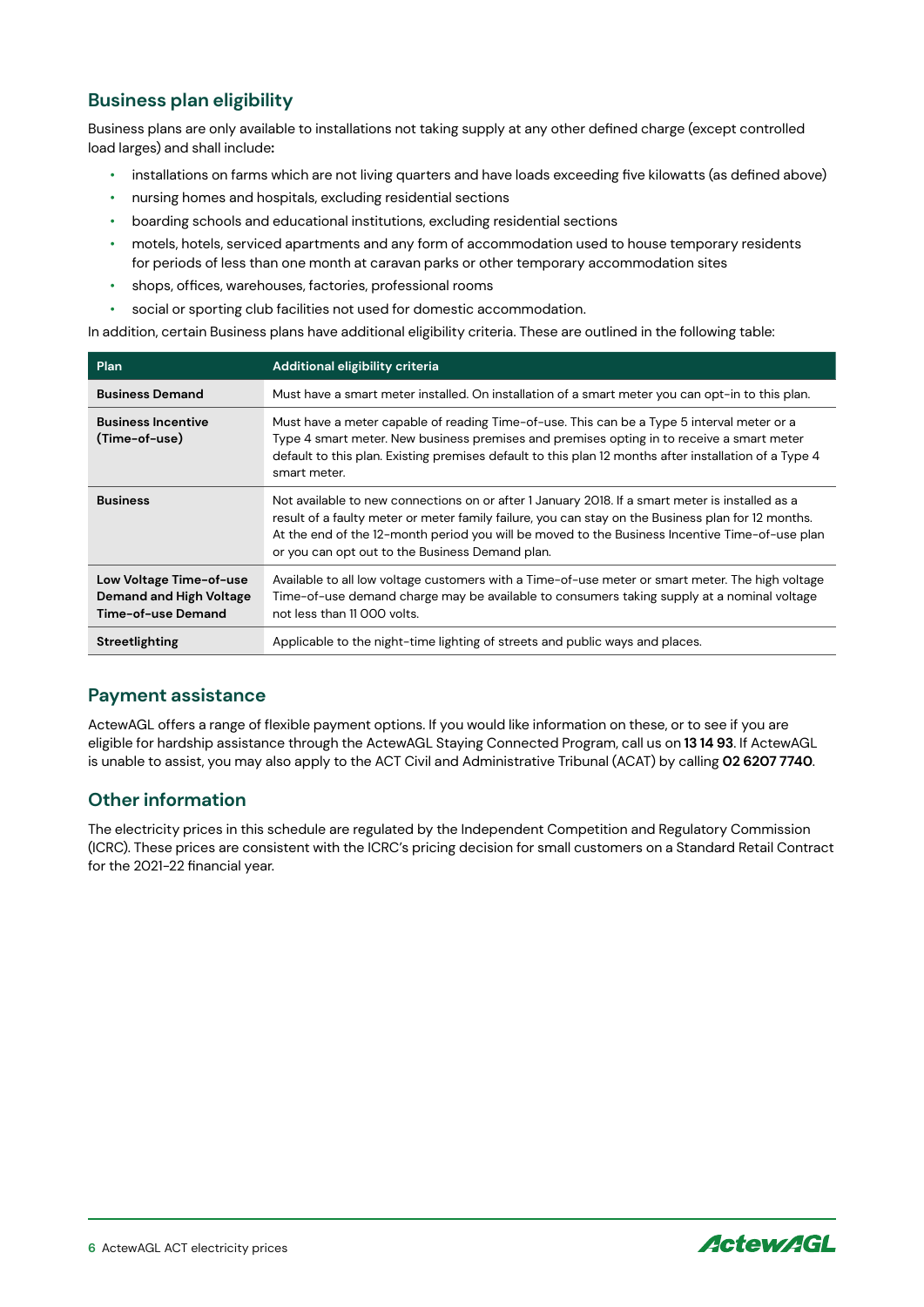#### **OTHER INFORMATION AND FEES**

The following section applies to customers on either Residential or Business plans.

From time-to-time, you might be charged extra fees and charges. These vary depending on your contract type. If a government, regulator, network distributor or a metering service provider applies, varies or introduces a fee, charge or tax, we may pass through all or part of this varied or new fee, charge or tax to you.

|                               |                                                                                    | <b>GST exclusive</b> | <b>GST inclusive</b> |  |  |  |
|-------------------------------|------------------------------------------------------------------------------------|----------------------|----------------------|--|--|--|
|                               | Service charges                                                                    |                      |                      |  |  |  |
| 1.                            | Visit to re-energise or de-energise a premises                                     |                      |                      |  |  |  |
|                               | Business hours re-energise<br>$\bullet$                                            | 81.92                | 90.11                |  |  |  |
|                               | After hours re-energise<br>$\bullet$                                               | 102.27               | 112.50               |  |  |  |
|                               | de-energise (not for late payment)<br>$\bullet$                                    | 81.92                | 90.11                |  |  |  |
| 2.                            | Special meter read (including moving in and moving out of your supply address)     | 35.44                | 38.98                |  |  |  |
| 3.                            | Check read deposit (refunded if the original reading was incorrect)                | 35.44                | 38.98                |  |  |  |
| 4.                            | Attendance (debt collection) first visit in a 12-month period (in business hours)  | 59.09                | 65.00                |  |  |  |
| 5.                            | Attendance (debt collection) within a year of a previous visit (in business hours) | 77.27                | 85.00                |  |  |  |
| 6.                            | De-energise a premises for non-payment                                             | 163.83               | 180.21               |  |  |  |
| 7.                            | Manual reading service fee per read for smart meters (fee per read)                | 105.00               | 115.50               |  |  |  |
| 8.                            | Wasted site visit                                                                  | 102.00               | 112.20               |  |  |  |
| 9.                            | Establish supply                                                                   | 135.16               | 148.68               |  |  |  |
| <b>Administration charges</b> |                                                                                    |                      |                      |  |  |  |
| 10.                           | Late payment fee*                                                                  | 15.00                | 15.00                |  |  |  |
| 11.                           | Dishonoured cheque fee*                                                            | 5.00                 | 5.00                 |  |  |  |
| 12.                           | Card reversal fee*                                                                 | 30.00                | 30.00                |  |  |  |
| 13.                           | Direct debit reject fee*                                                           | 1.15                 | 1.15                 |  |  |  |
| 14.                           | Cheque refund fee - personal cheque                                                | 0.40                 | 0.44                 |  |  |  |
| 15.                           | Cheque refund fee - bank cheque                                                    | 15.00                | 16.50                |  |  |  |
| 16.                           | Payment processing fee (% of payment made by debit or credit card)                 | 0.41%                | 0.45%                |  |  |  |

\* GST not applicable

Note: Distributor fees not listed above will be on-charged by the distributor. Complex jobs may require a quotation from the distributor.

#### **Metering**

Smart meter is defined as a digital electricity meter which meets the Type 4 minimum services specification in the Regulatory Requirements.

If the telecommunications network connection function is deactivated on the meter (i.e it is aType 4A meter) an additional smart meter manual reading service fee will apply.

Additional charges for the cost of repairs, alterations and upgrades to the meter board and/or metering installation that are required by our metering service provider before your existing meter can be replaced by a smart meter may be charged.

Meter readings (other than readings taken to final an account or terminate supply) shall be taken to the nearest 10kWh. The billing period for the purpose of determining the maximum demand charge shall be in any calendar month or part thereof where a customer changes their retail supplier.